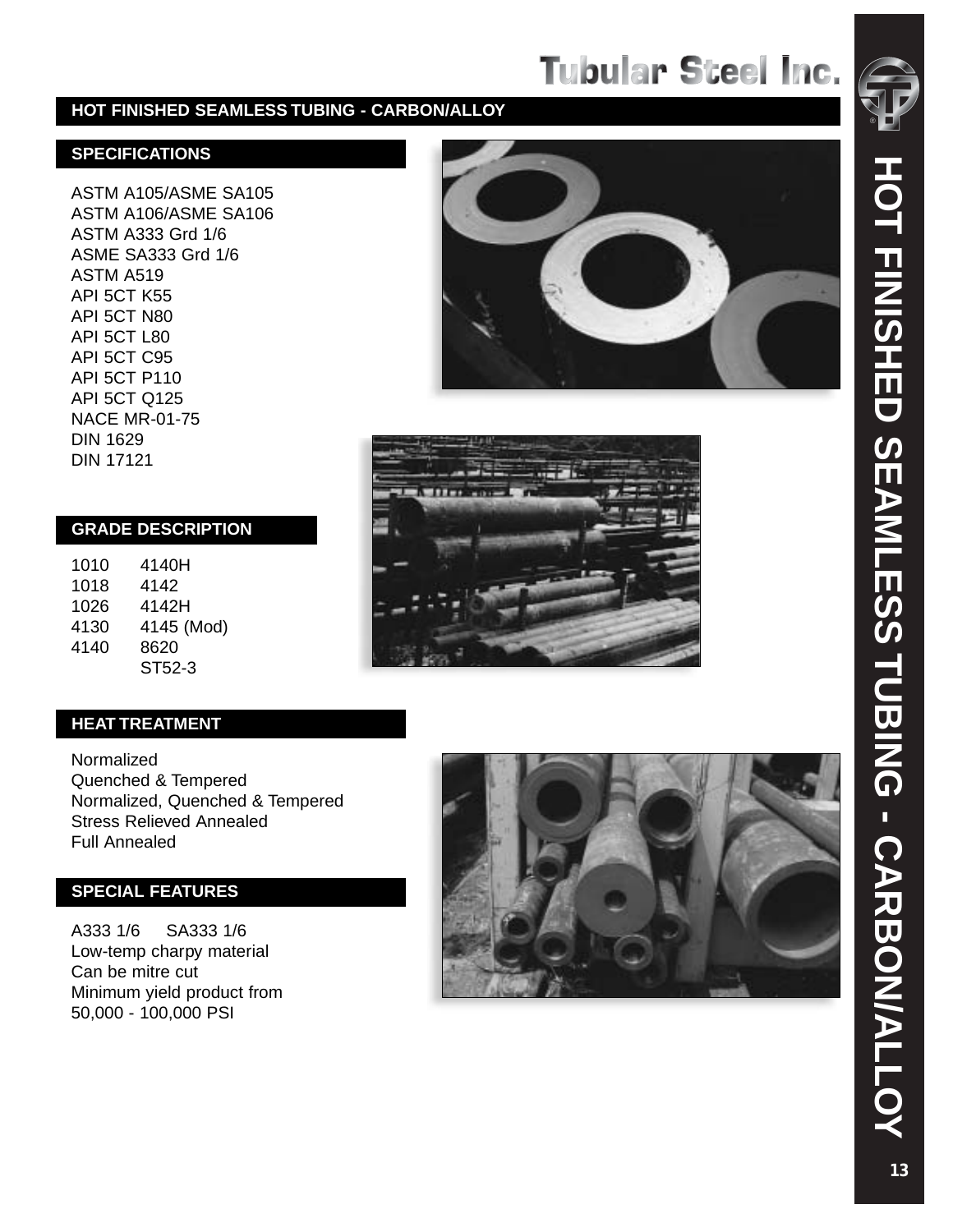

| O.D.   | <b>WALL</b> | I.D.   | WT./FT. | O.D.   | <b>WALL</b> | I.D.   | WT./FT. |
|--------|-------------|--------|---------|--------|-------------|--------|---------|
| 1.375" | .250"       | .875"  | 3.00    | 3.250" | .375"       | 2.500" | 11.51   |
| 1.500" | .188"       | 1.124" | 2.64    |        | .438"       | 2.374" | 13.15   |
| 1.625" | .375"       | .875"  | 5.01    |        | .500"       | 2.250" | 14.70   |
| 2.000" | .500"       | 1.000" | 8.01    |        | .625"       | 2.000" | 17.52   |
| 2.250" | .500"       | 1.250" | 9.35    |        | .750"       | 1.750" | 20.00   |
|        | .625"       | 1.000" | 10.85   |        | 1.000"      | 1.250" | 24.00   |
| 2.375" | .154"       | 2.067" | 3.65    | 3.375" | .375"       | 2.625" | 12.02   |
|        | .218"       | 1.939" | 5.02    |        | .406"       | 2.563" | 12.87   |
|        | .343"       | 1.689" | 7.44    |        | .500"       | 2.375" | 15.35   |
|        | .436"       | 1.503" | 9.03    |        | .625"       | 2.125" | 18.36   |
|        | .500"       | 1.375" | 10.01   |        | .750"       | 1.875" | 21.03   |
|        | .625"       | 1.125" | 11.68   | 3.500" | .156"       | 3.188" | 5.57    |
| 2.500" | .375"       | 1.750" | 8.51    |        | .188"       | 3.124" | 6.65    |
|        | .500"       | 1.500" | 10.68   |        | .216"       | 3.068" | 7.58    |
|        | .563"       | 1.408" | 11.65   |        | .250"       | 3.000" | 8.70    |
|        | .625"       | 1.250" | 12.52   |        | .300"       | 2.900" | 10.25   |
|        | .750"       | 1.000" | 14.02   |        | .375"       | 2.750" | 12.52   |
| 2.625" | .375"       | 1.875" | 9.01    |        | .438"       | 2.624" | 14.30   |
|        | .500"       | 1.625" | 11.35   |        | .500"       | 2.500" | 16.00   |
|        | .625"       | 1.375" | 13.35   |        | .600"       | 2.300" | 18.58   |
| 2.750" | .500"       | 1.750" | 12.02   |        | .625"       | 2.250" | 19.19   |
|        | .563"       | 1.548" | 13.13   |        | .750"       | 2.000" | 22.00   |
|        | .625"       | 1.500" | 14.18   |        | .875"       | 1.750" | 24.53   |
|        | .750"       | 1.250" | 16.02   |        | 1.000"      | 1.500" | 26.70   |
| 2.875" | .203"       | 2.469" | 5.79    | 3.625" | .250"       | 3.125" | 9.01    |
|        | .276"       | 2.323" | 7.66    | 3.750" | .375"       | 3.000" | 13.52   |
|        | .375"       | 2.125" | 10.01   |        | .500"       | 2.750" | 17.40   |
|        | .552"       | 1.771" | 13.69   |        | .625"       | 2.500" | 20.86   |
|        | .750"       | 1.375" | 17.02   |        | .750"       | 2.250" | 24.00   |
|        | .875"       | 1.125" | 18.69   |        | 1.000"      | 1.750" | 29.40   |
| 3.000" | .375"       | 2.250" | 10.50   | 3.875" | .438"       | 2.999" | 16.08   |
|        | .438"       | 2.124" | 11.98   | 4.000" | .226"       | 3.548" | 9.11    |
|        | .500"       | 2.000" | 13.40   |        | .250"       | 3.500" | 10.02   |
|        | .625"       | 1.750" | 15.85   |        | .318"       | 3.364" | 12.50   |
|        | .750"       | 1.500" | 18.00   |        | .375"       | 3.250" | 14.52   |
|        | 1.000"      | 1.000" | 21.40   |        | .500"       | 3.000" | 18.70   |
| 3.125" | .375"       | 2.375" | 11.01   |        | .625"       | 2.750" | 22.53   |
|        | .500"       | 2.125" | 14.02   |        | .636"       | 2.728" | 22.85   |
|        | .625"       | 1.875" | 16.69   |        | .750"       | 2.500" | 26.00   |
|        | .750"       | 1.625" | 19.02   |        | .875"       | 2.250" | 29.20   |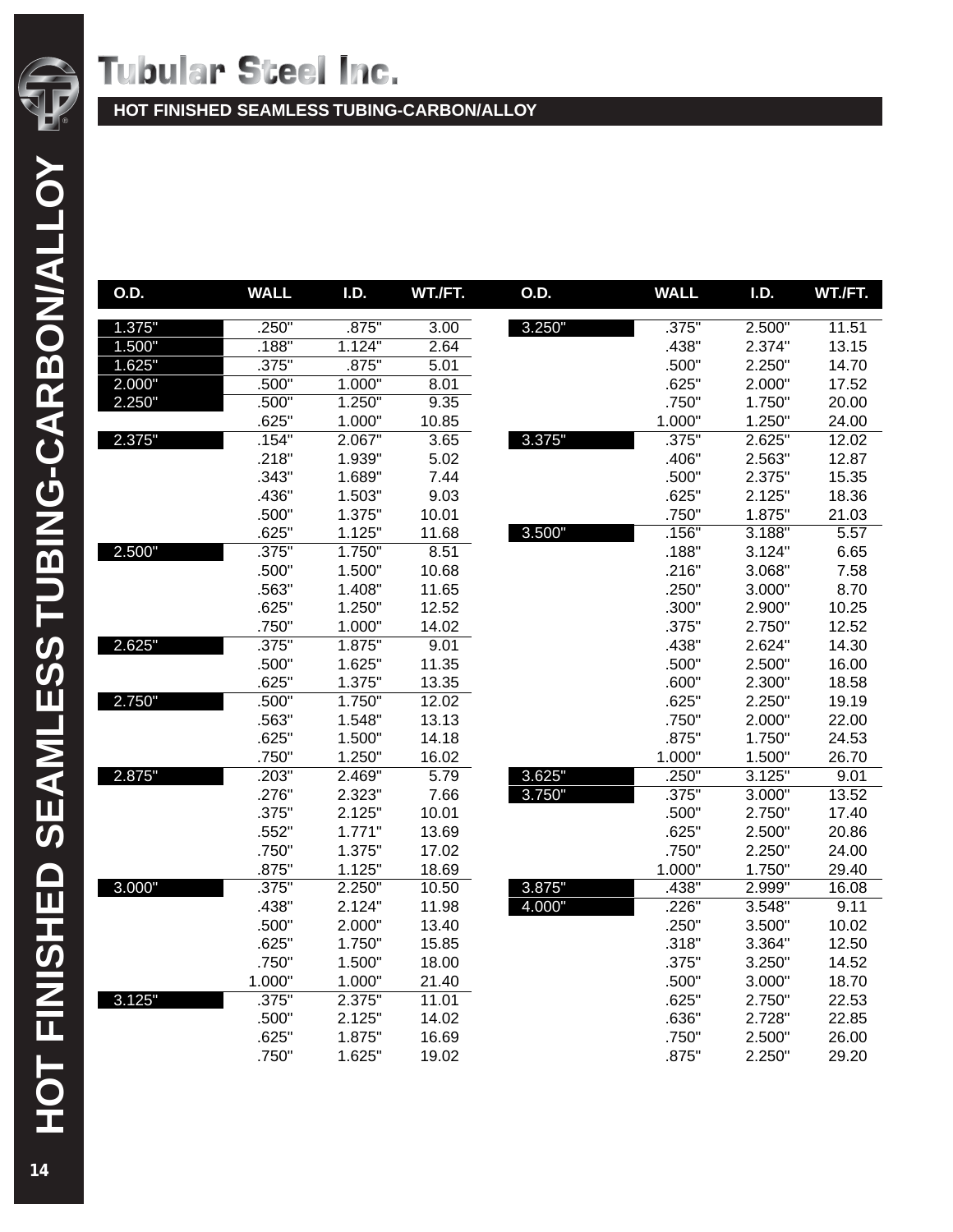| O.D.             | <b>WALL</b> | I.D.   | WT./FT.            | O.D.   | <b>WALL</b> | I.D.   | WT./FT. |
|------------------|-------------|--------|--------------------|--------|-------------|--------|---------|
| $4.000"$ (cont.) | 1.000"      | 2.000" | 32.00              | 5.000" | .375"       | 4.250" | 18.50   |
|                  | 1.125"      | 1.750" | 34.54              |        | .438"       | 4.124" | 21.34   |
|                  | 1.188"      | 1.624" | 35.68              |        | .500"       | 4.000" | 24.00   |
|                  | 1.250"      | 1.500" | 36.70              |        | .550"       | 3.900" | 26.14   |
| 4.250"           | .375"       | 3.375" | 15.52              |        | .625"       | 3.750" | 29.20   |
|                  | .469"       | 3.312" | 18.94              |        | .750"       | 3.500" | 34.00   |
|                  | .500"       | 3.250" | 20.00              |        | .875"       | 3.250" | 38.55   |
|                  | .625"       | 3.000" | 24.20              |        | 1.000"      | 3.000" | 42.70   |
|                  | .750"       | 2.750" | 28.00              |        | 1.125"      | 2.750" | 46.56   |
|                  | .875"       | 2.500" | 31.54              |        | 1.250"      | 2.500" | 50.06   |
|                  | 1.000"      | 2.250" | 34.70              |        | 1.500"      | 2.000" | 56.10   |
|                  | 1.125"      | 2.000" | 37.55              | 5.250" | .375"       | 4.500" | 19.52   |
|                  | 1.250"      | 1.750" | 40.05              |        | .500"       | 4.250" | 25.40   |
| 4.375"           | .625"       | 3.125" | 25.03              |        | .625"       | 4.000" | 30.87   |
| 4.500"           | .219"       | 4.062" | 10.01              |        | .750"       | 3.750" | 36.00   |
|                  | .237"       | 4.026" | 10.79              |        | .875"       | 3.500" | 40.88   |
|                  | .312"       | 3.875" | 13.96              |        | 1.000"      | 3.250" | 45.40   |
|                  | .337"       | 3.826" | 14.98              |        | 1.125"      | 3.000" | 49.56   |
|                  | .375"       | 3.750" | 16.52              |        | 1.250"      | 2.750" | 53.40   |
|                  | .437"       | 3.626" | 18.96              |        | 1.500"      | 2.250" | 60.10   |
|                  | .500"       | 3.500" | 21.36              | 5.500" | .375"       | 4.750" | 20.53   |
|                  | .531"       | 3.438" | 22.51              |        | .500"       | 4.500" | 26.70   |
|                  | .625"       | 3.250" | 25.87              |        | .625"       | 4.250" | 32.54   |
|                  | .674"       | 3.152" | 27.54              |        | .750"       | 4.000" | 38.00   |
|                  | .750"       | 3.000" | 30.00              |        | .875"       | 3.750" | 43.22   |
|                  | .875"       | 2.750" | 33.88              |        | 1.000"      | 3.500" | 48.10   |
|                  | 1.000"      | 2.500" | 37.40              |        | 1.125"      | 3.250" | 52.57   |
|                  | 1.125"      | 2.250" | 40.55              |        | 1.250"      | 3.000" | 56.70   |
|                  | 1.250"      | 2.000" | 43.30              |        | 1.500"      | 2.500" | 64.10   |
|                  | 1.500"      | 1.500" | 48.10              | 5.562" | .258"       | 5.047" | 14.62   |
| 4.750"           | .375"       | 4.000" | $\overline{17.52}$ |        | .312"       | 4.939" | 17.50   |
|                  | .438"       | 3.874" | 20.17              |        | .375"       | 4.813" | 20.78   |
|                  | .500"       | 3.750" | 22.70              |        | .500"       | 4.563" | 27.04   |
|                  | .625"       | 3.500" | 27.50              |        | .625"       | 4.313" | 32.96   |
|                  | .750"       | 3.250" | 32.00              |        | .750"       | 4.063" | 38.55   |
|                  | .875"       | 3.000" | 36.21              | 5.750" | .375"       | 5.000" | 21.53   |
|                  | 1.000"      | 2.750" | 40.10              |        | .500"       | 4.750" | 28.04   |
|                  | 1.250"      | 2.250" | 46.70              |        | .625"       | 4.500" | 34.20   |
|                  | 1.500"      | 1.750" | 52.10              |        | .750"       | 4.250" | 40.10   |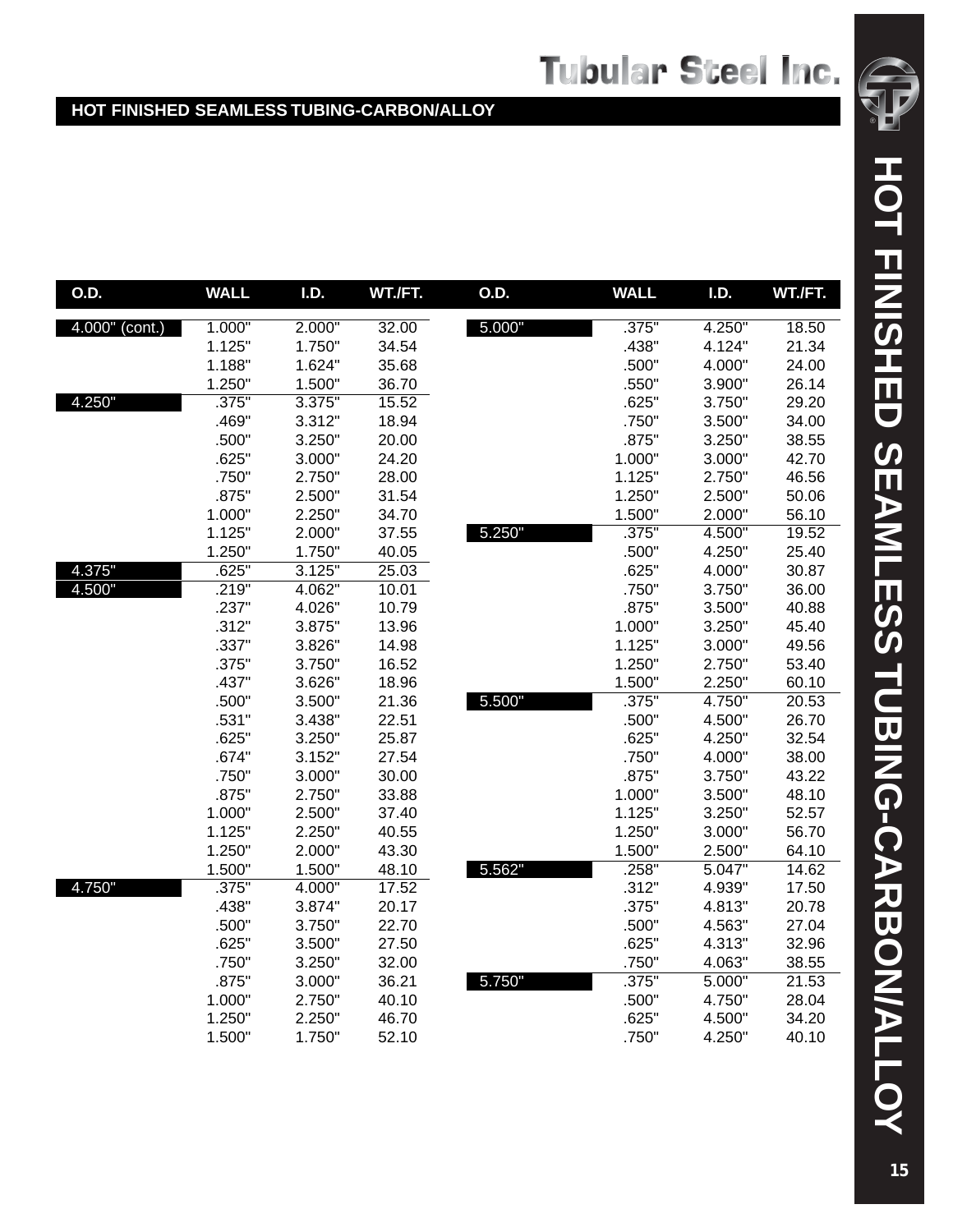

| $5.750$ "(cont.)<br>1.000"<br>3.750"<br>1.286"<br>4.053"<br>50.70<br>$6.625'$ (cont.)<br>73.33<br>1.125"<br>.375"<br>6.000"<br>25.53<br>3.500"<br>55.57<br>6.750"<br>1.250"<br>3.250"<br>60.10<br>.500"<br>5.750"<br>33.40<br>1.500"<br>2.750"<br>68.10<br>.625"<br>5.500"<br>40.90<br>6.000"<br>.375"<br>5.250"<br>22.53<br>.750"<br>5.250"<br>47.10<br>.500"<br>5.000"<br>29.40<br>1.000"<br>4.750"<br>61.40<br>.625"<br>4.750"<br>35.90<br>1.250"<br>4.250"<br>73.40<br>.750"<br>42.10<br>1.500"<br>3.750"<br>84.10<br>4.500"<br>.875"<br>4.250"<br>47.89<br>1.625"<br>3.500"<br>88.94<br>7.000"<br>.312"<br>6.376"<br>22.30<br>1.000"<br>4.000"<br>53.40<br>1.250"<br>3.500"<br>63.40<br>.375"<br>6.250"<br>26.53<br>1.375"<br>3.250"<br>67.92<br>.500"<br>6.000"<br>34.70<br>.625"<br>1.500"<br>3.000"<br>72.10<br>5.750"<br>42.60<br>2.500"<br>79.53<br>.750"<br>5.500"<br>1.750"<br>50.10<br>2.000"<br>2.000"<br>85.40<br>1.000"<br>5.000"<br>64.10<br>6.250"<br>.375"<br>1.250"<br>5.500"<br>23.53<br>4.500"<br>76.80<br>.500"<br>5.250"<br>30.71<br>1.375"<br>4.250"<br>82.60<br>.625"<br>37.50<br>1.500"<br>88.10<br>5.000"<br>4.000"<br>.750"<br>2.000"<br>106.80<br>4.750"<br>44.10<br>3.000"<br>.375"<br>7.250"<br>6.500"<br>1.000"<br>4.250"<br>56.10<br>27.53<br>1.250"<br>3.750"<br>66.80<br>.500"<br>6.250"<br>36.00<br>1.500"<br>3.250"<br>76.10<br>.625"<br>6.000"<br>44.20<br>6.500"<br>.750"<br>.375"<br>5.750"<br>24.53<br>5.750"<br>52.10<br>.500"<br>5.500"<br>32.04<br>1.000"<br>5.250"<br>66.80<br>.625"<br>5.250"<br>39.22<br>1.250"<br>4.750"<br>80.10 | O.D. | <b>WALL</b> | I.D. | WT./FT. | O.D. | <b>WALL</b> | I.D. | WT./FT. |
|------------------------------------------------------------------------------------------------------------------------------------------------------------------------------------------------------------------------------------------------------------------------------------------------------------------------------------------------------------------------------------------------------------------------------------------------------------------------------------------------------------------------------------------------------------------------------------------------------------------------------------------------------------------------------------------------------------------------------------------------------------------------------------------------------------------------------------------------------------------------------------------------------------------------------------------------------------------------------------------------------------------------------------------------------------------------------------------------------------------------------------------------------------------------------------------------------------------------------------------------------------------------------------------------------------------------------------------------------------------------------------------------------------------------------------------------------------------------------------------------------------------------------------------------------------------------------------|------|-------------|------|---------|------|-------------|------|---------|
|                                                                                                                                                                                                                                                                                                                                                                                                                                                                                                                                                                                                                                                                                                                                                                                                                                                                                                                                                                                                                                                                                                                                                                                                                                                                                                                                                                                                                                                                                                                                                                                    |      |             |      |         |      |             |      |         |
|                                                                                                                                                                                                                                                                                                                                                                                                                                                                                                                                                                                                                                                                                                                                                                                                                                                                                                                                                                                                                                                                                                                                                                                                                                                                                                                                                                                                                                                                                                                                                                                    |      |             |      |         |      |             |      |         |
|                                                                                                                                                                                                                                                                                                                                                                                                                                                                                                                                                                                                                                                                                                                                                                                                                                                                                                                                                                                                                                                                                                                                                                                                                                                                                                                                                                                                                                                                                                                                                                                    |      |             |      |         |      |             |      |         |
|                                                                                                                                                                                                                                                                                                                                                                                                                                                                                                                                                                                                                                                                                                                                                                                                                                                                                                                                                                                                                                                                                                                                                                                                                                                                                                                                                                                                                                                                                                                                                                                    |      |             |      |         |      |             |      |         |
|                                                                                                                                                                                                                                                                                                                                                                                                                                                                                                                                                                                                                                                                                                                                                                                                                                                                                                                                                                                                                                                                                                                                                                                                                                                                                                                                                                                                                                                                                                                                                                                    |      |             |      |         |      |             |      |         |
|                                                                                                                                                                                                                                                                                                                                                                                                                                                                                                                                                                                                                                                                                                                                                                                                                                                                                                                                                                                                                                                                                                                                                                                                                                                                                                                                                                                                                                                                                                                                                                                    |      |             |      |         |      |             |      |         |
|                                                                                                                                                                                                                                                                                                                                                                                                                                                                                                                                                                                                                                                                                                                                                                                                                                                                                                                                                                                                                                                                                                                                                                                                                                                                                                                                                                                                                                                                                                                                                                                    |      |             |      |         |      |             |      |         |
|                                                                                                                                                                                                                                                                                                                                                                                                                                                                                                                                                                                                                                                                                                                                                                                                                                                                                                                                                                                                                                                                                                                                                                                                                                                                                                                                                                                                                                                                                                                                                                                    |      |             |      |         |      |             |      |         |
|                                                                                                                                                                                                                                                                                                                                                                                                                                                                                                                                                                                                                                                                                                                                                                                                                                                                                                                                                                                                                                                                                                                                                                                                                                                                                                                                                                                                                                                                                                                                                                                    |      |             |      |         |      |             |      |         |
|                                                                                                                                                                                                                                                                                                                                                                                                                                                                                                                                                                                                                                                                                                                                                                                                                                                                                                                                                                                                                                                                                                                                                                                                                                                                                                                                                                                                                                                                                                                                                                                    |      |             |      |         |      |             |      |         |
|                                                                                                                                                                                                                                                                                                                                                                                                                                                                                                                                                                                                                                                                                                                                                                                                                                                                                                                                                                                                                                                                                                                                                                                                                                                                                                                                                                                                                                                                                                                                                                                    |      |             |      |         |      |             |      |         |
|                                                                                                                                                                                                                                                                                                                                                                                                                                                                                                                                                                                                                                                                                                                                                                                                                                                                                                                                                                                                                                                                                                                                                                                                                                                                                                                                                                                                                                                                                                                                                                                    |      |             |      |         |      |             |      |         |
|                                                                                                                                                                                                                                                                                                                                                                                                                                                                                                                                                                                                                                                                                                                                                                                                                                                                                                                                                                                                                                                                                                                                                                                                                                                                                                                                                                                                                                                                                                                                                                                    |      |             |      |         |      |             |      |         |
|                                                                                                                                                                                                                                                                                                                                                                                                                                                                                                                                                                                                                                                                                                                                                                                                                                                                                                                                                                                                                                                                                                                                                                                                                                                                                                                                                                                                                                                                                                                                                                                    |      |             |      |         |      |             |      |         |
|                                                                                                                                                                                                                                                                                                                                                                                                                                                                                                                                                                                                                                                                                                                                                                                                                                                                                                                                                                                                                                                                                                                                                                                                                                                                                                                                                                                                                                                                                                                                                                                    |      |             |      |         |      |             |      |         |
|                                                                                                                                                                                                                                                                                                                                                                                                                                                                                                                                                                                                                                                                                                                                                                                                                                                                                                                                                                                                                                                                                                                                                                                                                                                                                                                                                                                                                                                                                                                                                                                    |      |             |      |         |      |             |      |         |
|                                                                                                                                                                                                                                                                                                                                                                                                                                                                                                                                                                                                                                                                                                                                                                                                                                                                                                                                                                                                                                                                                                                                                                                                                                                                                                                                                                                                                                                                                                                                                                                    |      |             |      |         |      |             |      |         |
|                                                                                                                                                                                                                                                                                                                                                                                                                                                                                                                                                                                                                                                                                                                                                                                                                                                                                                                                                                                                                                                                                                                                                                                                                                                                                                                                                                                                                                                                                                                                                                                    |      |             |      |         |      |             |      |         |
|                                                                                                                                                                                                                                                                                                                                                                                                                                                                                                                                                                                                                                                                                                                                                                                                                                                                                                                                                                                                                                                                                                                                                                                                                                                                                                                                                                                                                                                                                                                                                                                    |      |             |      |         |      |             |      |         |
|                                                                                                                                                                                                                                                                                                                                                                                                                                                                                                                                                                                                                                                                                                                                                                                                                                                                                                                                                                                                                                                                                                                                                                                                                                                                                                                                                                                                                                                                                                                                                                                    |      |             |      |         |      |             |      |         |
|                                                                                                                                                                                                                                                                                                                                                                                                                                                                                                                                                                                                                                                                                                                                                                                                                                                                                                                                                                                                                                                                                                                                                                                                                                                                                                                                                                                                                                                                                                                                                                                    |      |             |      |         |      |             |      |         |
|                                                                                                                                                                                                                                                                                                                                                                                                                                                                                                                                                                                                                                                                                                                                                                                                                                                                                                                                                                                                                                                                                                                                                                                                                                                                                                                                                                                                                                                                                                                                                                                    |      |             |      |         |      |             |      |         |
|                                                                                                                                                                                                                                                                                                                                                                                                                                                                                                                                                                                                                                                                                                                                                                                                                                                                                                                                                                                                                                                                                                                                                                                                                                                                                                                                                                                                                                                                                                                                                                                    |      |             |      |         |      |             |      |         |
|                                                                                                                                                                                                                                                                                                                                                                                                                                                                                                                                                                                                                                                                                                                                                                                                                                                                                                                                                                                                                                                                                                                                                                                                                                                                                                                                                                                                                                                                                                                                                                                    |      |             |      |         |      |             |      |         |
|                                                                                                                                                                                                                                                                                                                                                                                                                                                                                                                                                                                                                                                                                                                                                                                                                                                                                                                                                                                                                                                                                                                                                                                                                                                                                                                                                                                                                                                                                                                                                                                    |      |             |      |         |      |             |      |         |
| .750"<br>46.06<br>4.500"<br>86.27<br>5.000"<br>1.375"                                                                                                                                                                                                                                                                                                                                                                                                                                                                                                                                                                                                                                                                                                                                                                                                                                                                                                                                                                                                                                                                                                                                                                                                                                                                                                                                                                                                                                                                                                                              |      |             |      |         |      |             |      |         |
| 1.000"<br>4.500"<br>58.70<br>1.500"<br>4.250"<br>92.10                                                                                                                                                                                                                                                                                                                                                                                                                                                                                                                                                                                                                                                                                                                                                                                                                                                                                                                                                                                                                                                                                                                                                                                                                                                                                                                                                                                                                                                                                                                             |      |             |      |         |      |             |      |         |
| 7.500"<br>.375"<br>6.750"<br>28.54<br>1.250"<br>4.000"<br>70.10                                                                                                                                                                                                                                                                                                                                                                                                                                                                                                                                                                                                                                                                                                                                                                                                                                                                                                                                                                                                                                                                                                                                                                                                                                                                                                                                                                                                                                                                                                                    |      |             |      |         |      |             |      |         |
| 1.500"<br>3.500"<br>80.10<br>.500"<br>6.500"<br>37.40                                                                                                                                                                                                                                                                                                                                                                                                                                                                                                                                                                                                                                                                                                                                                                                                                                                                                                                                                                                                                                                                                                                                                                                                                                                                                                                                                                                                                                                                                                                              |      |             |      |         |      |             |      |         |
| 2.000"<br>2.500"<br>96.10<br>.625"<br>6.250"<br>45.90                                                                                                                                                                                                                                                                                                                                                                                                                                                                                                                                                                                                                                                                                                                                                                                                                                                                                                                                                                                                                                                                                                                                                                                                                                                                                                                                                                                                                                                                                                                              |      |             |      |         |      |             |      |         |
| 6.625"<br>.250"<br>.750"<br>6.125"<br>17.00<br>6.000"<br>54.10                                                                                                                                                                                                                                                                                                                                                                                                                                                                                                                                                                                                                                                                                                                                                                                                                                                                                                                                                                                                                                                                                                                                                                                                                                                                                                                                                                                                                                                                                                                     |      |             |      |         |      |             |      |         |
| .280"<br>6.085"<br>18.90<br>.875"<br>61.91<br>5.750"                                                                                                                                                                                                                                                                                                                                                                                                                                                                                                                                                                                                                                                                                                                                                                                                                                                                                                                                                                                                                                                                                                                                                                                                                                                                                                                                                                                                                                                                                                                               |      |             |      |         |      |             |      |         |
| 1.000"<br>69.40<br>.344"<br>5.937"<br>23.10<br>5.500"                                                                                                                                                                                                                                                                                                                                                                                                                                                                                                                                                                                                                                                                                                                                                                                                                                                                                                                                                                                                                                                                                                                                                                                                                                                                                                                                                                                                                                                                                                                              |      |             |      |         |      |             |      |         |
| .375"<br>5.875"<br>25.00<br>1.125"<br>5.250"<br>76.60                                                                                                                                                                                                                                                                                                                                                                                                                                                                                                                                                                                                                                                                                                                                                                                                                                                                                                                                                                                                                                                                                                                                                                                                                                                                                                                                                                                                                                                                                                                              |      |             |      |         |      |             |      |         |
| .432"<br>5.761"<br>28.60<br>1.250"<br>5.000"<br>83.40<br>5.500"<br>1.500"<br>4.500"<br>96.10                                                                                                                                                                                                                                                                                                                                                                                                                                                                                                                                                                                                                                                                                                                                                                                                                                                                                                                                                                                                                                                                                                                                                                                                                                                                                                                                                                                                                                                                                       |      |             |      |         |      |             |      |         |
| .562"<br>36.40                                                                                                                                                                                                                                                                                                                                                                                                                                                                                                                                                                                                                                                                                                                                                                                                                                                                                                                                                                                                                                                                                                                                                                                                                                                                                                                                                                                                                                                                                                                                                                     |      |             |      |         |      |             |      |         |
| .718"<br>5.188"<br>45.30<br>2.000"<br>3.500"<br>117.50<br>7.625"<br>.864"<br>.375"<br>6.875"<br>53.20<br>29.00                                                                                                                                                                                                                                                                                                                                                                                                                                                                                                                                                                                                                                                                                                                                                                                                                                                                                                                                                                                                                                                                                                                                                                                                                                                                                                                                                                                                                                                                     |      |             |      |         |      |             |      |         |
| 4.897"<br>1.000"<br>4.625"<br>60.08<br>.500"<br>6.625"<br>38.00                                                                                                                                                                                                                                                                                                                                                                                                                                                                                                                                                                                                                                                                                                                                                                                                                                                                                                                                                                                                                                                                                                                                                                                                                                                                                                                                                                                                                                                                                                                    |      |             |      |         |      |             |      |         |
| 1.125"<br>4.375"<br>66.10<br>.750"<br>6.125"<br>55.07                                                                                                                                                                                                                                                                                                                                                                                                                                                                                                                                                                                                                                                                                                                                                                                                                                                                                                                                                                                                                                                                                                                                                                                                                                                                                                                                                                                                                                                                                                                              |      |             |      |         |      |             |      |         |
| 1.250"<br>4.125"<br>71.76                                                                                                                                                                                                                                                                                                                                                                                                                                                                                                                                                                                                                                                                                                                                                                                                                                                                                                                                                                                                                                                                                                                                                                                                                                                                                                                                                                                                                                                                                                                                                          |      |             |      |         |      |             |      |         |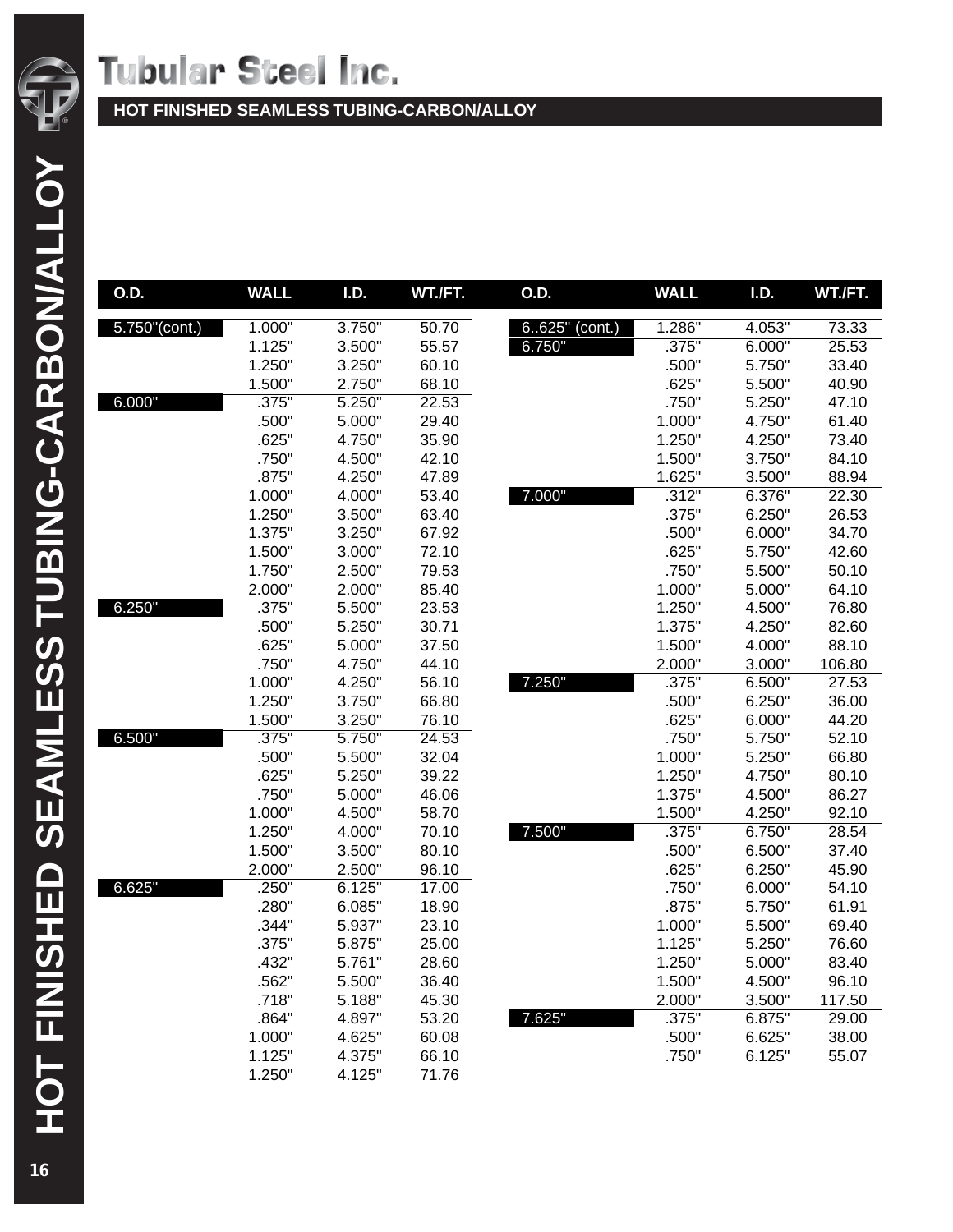| O.D.                       | <b>WALL</b> | I.D.   | WT./FT. | O.D.           | <b>WALL</b> | I.D.   | WT./FT. |
|----------------------------|-------------|--------|---------|----------------|-------------|--------|---------|
| $7.\overline{625}$ (cont.) | .875"       | 5.875" | 63.10   | 8.250" (cont.) | 1.625"      | 5.000" | 114.98  |
|                            | 1.000"      | 5.625" | 70.80   |                | 1.750"      | 4.750" | 121.49  |
|                            | 1.250"      | 5.125" | 85.10   |                | 2.000"      | 4.250" | 133.50  |
|                            | 1.500"      | 4.625" | 98.12   |                | 2.500"      | 3.250" | 146.85  |
|                            | 1.750"      | 4.125" | 109.80  | 8.500"         | .500"       | 7.500" | 42.70   |
|                            | 2.000"      | 3.625" | 120.15  |                | .625"       | 7.250" | 52.57   |
| 7.656"                     | .688"       | 5.267" | 51.20   |                | .750"       | 7.000" | 62.10   |
| 7.750"                     | .375"       | 7.000" | 29.54   |                | 1.000"      | 6.500" | 80.10   |
|                            | .500"       | 6.750" | 38.70   |                | 1.125"      | 6.250" | 88.61   |
|                            | .750"       | 6.250" | 56.10   |                | 1.250"      | 6.000" | 96.79   |
|                            | .875"       | 6.000" | 64.25   |                | 1.500"      | 5.500" | 112.10  |
|                            | 1.000"      | 5.750" | 72.10   |                | 1.750"      | 5.000" | 126.20  |
|                            | 1.125"      | 5.500" | 79.60   |                | 2.000"      | 4.500" | 138.80  |
|                            | 1.250"      | 5.250" | 86.80   |                | 2.250"      | 4.000" | 150.20  |
|                            | 1.375"      | 5.000" | 93.62   |                | 2.500"      | 3.500" | 160.20  |
|                            | 1.500"      | 4.750" | 100.10  | 8.625"         | .250"       | 8.125" | 22.40   |
|                            | 1.625"      | 4.500" | 106.30  |                | .277"       | 8.071" | 24.70   |
|                            | 1.750"      | 4.250" | 112.14  |                | .322"       | 7.981" | 28.60   |
|                            | 2.000"      | 3.750" | 122.80  |                | .375"       | 7.875" | 33.00   |
| 8.000"                     | .375"       | 7.250" | 30.50   |                | .406"       | 7.813" | 35.60   |
|                            | .500"       | 7.000" | 40.10   |                | .500"       | 7.625" | 43.40   |
|                            | .625"       | 6.750" | 49.20   |                | .593"       | 7.438" | 50.90   |
|                            | .750"       | 6.500" | 58.10   |                | .718"       | 7.188" | 60.60   |
|                            | .875"       | 6.250" | 66.58   |                | .750"       | 7.125" | 63.08   |
|                            | 1.000"      | 6.000" | 74.80   |                | .812"       | 7.000" | 67.80   |
|                            | 1.063"      | 5.874" | 78.75   |                | .875"       | 6.875" | 72.40   |
|                            | 1.188"      | 5.624" | 86.43   |                | .906"       | 6.812" | 74.70   |
|                            | 1.250"      | 5.500" | 90.10   |                | 1.000"      | 6.625" | 81.40   |
|                            | 1.375"      | 5.250" | 97.29   |                | 1.125"      | 6.375" | 90.10   |
|                            | 1.500"      | 5.000" | 104.10  |                | 1.143"      | 6.339" | 91.33   |
|                            | 1.750"      | 4.500" | 116.80  |                | 1.250"      | 6.125" | 98.50   |
|                            | 2.000"      | 4.000" | 128.20  |                | 1.375"      | 6.000" | 106.47  |
|                            | 2.250"      | 3.500" | 138.20  |                | 1.430"      | 5.890" | 109.88  |
|                            | 2.500"      | 3.000" | 146.85  |                | 1.500"      | 5.625" | 114.10  |
| 8.250"                     | .500"       | 7.250" | 41.40   |                | 1.750"      | 5.125" | 128.50  |
|                            | .625"       | 7.000" | 50.90   |                | 2.000"      | 4.625" | 141.50  |
|                            | .750"       | 6.750" | 60.10   |                | 2.125"      | 4.375" | 147.52  |
|                            | 1.000"      | 6.250" | 77.40   | 8.750"         | .375"       | 8.000" | 33.54   |
|                            | 1.250"      | 5.750" | 93.50   |                | .500"       | 7.750" | 44.10   |
|                            | 1.375"      | 5.500" | 100.96  |                | .625"       | 7.500" | 52.23   |
|                            | 1.500"      | 5.250" | 108.10  |                | .750"       | 7.250" | 64.10   |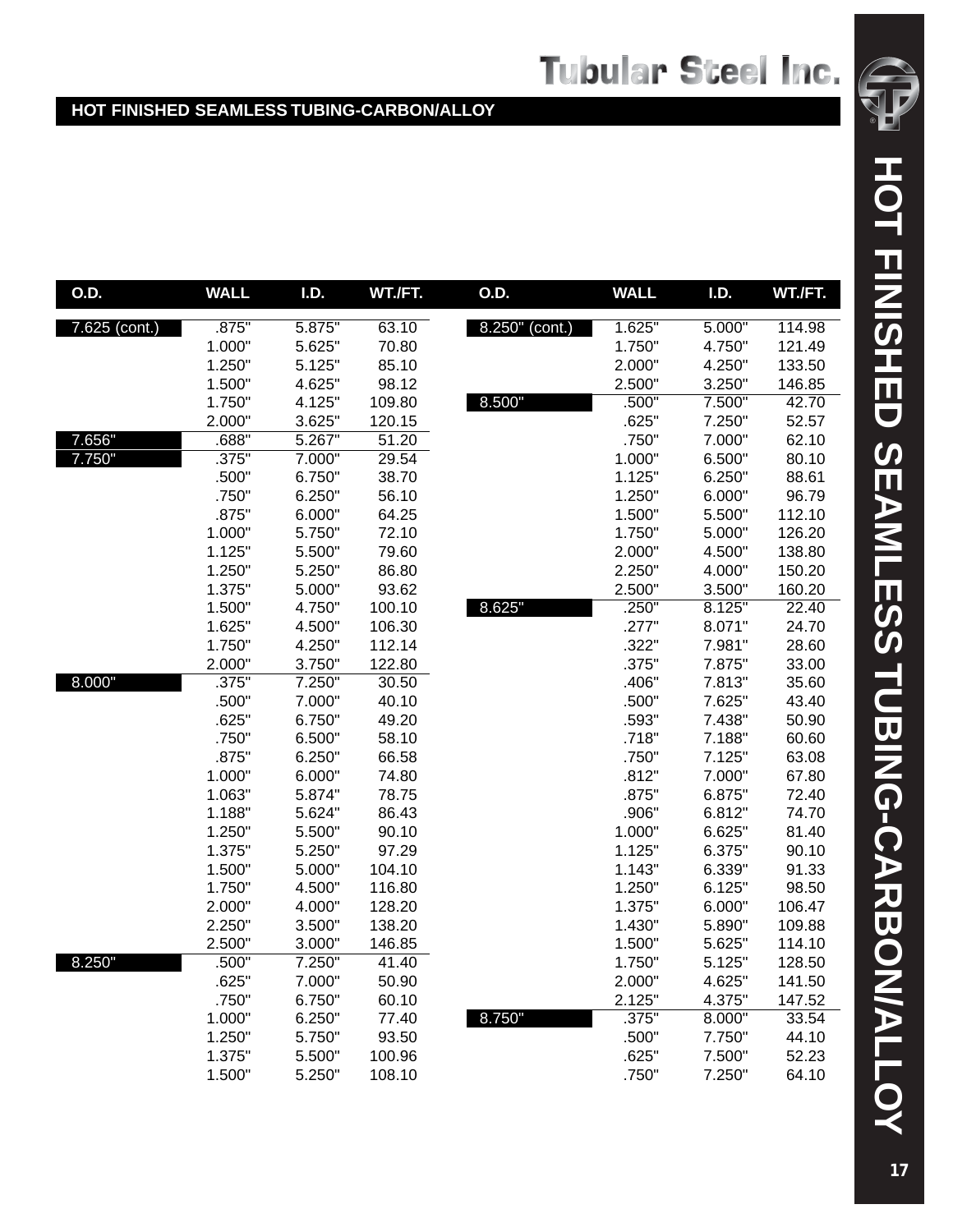

| O.D.           | <b>WALL</b>      | <b>I.D.</b>      | WT./FT.         | O.D.           | <b>WALL</b>      | <b>I.D.</b>      | WT./FT.         |
|----------------|------------------|------------------|-----------------|----------------|------------------|------------------|-----------------|
| 8.750" (cont.) | 1.000"           | 6.750"           | 82.80           | 9.625" (cont.) | .875"            | 7.875"           | 81.80           |
|                | 1.125"           | 6.500"           | 91.61           |                | 1.250"           | 7.125"           | 111.80          |
|                | 1.250"           | 6.250"           | 100.10          |                | 1.500"           | 6.625"           | 130.20          |
|                | 1.500"           | 5.750"           | 116.10          | 9.750"         | .500"            | 8.750"           | 49.40           |
|                | 1.750"           | 5.250"           | 130.80          |                | .750"            | 8.250"           | 72.10           |
|                | 2.000"           | 4.750"           | 144.18          |                | 1.000"           | 7.750"           | 93.50           |
|                | 2.250"           | 4.250"           | 156.20          |                | 1.250"           | 7.250"           | 133.50          |
|                | 2.500"           | 3.750"           | 166.18          |                | 1.375"           | 7.000"           | 122.99          |
| 9.000"         | .500"            | 8.000"           | 45.40           |                | 1.500"           | 6.750"           | 132.20          |
|                | .625"            | 7.750"           | 55.90           |                | 1.750"           | 6.250"           | 149.50          |
|                | .750"            | 7.500"           | 66.10           |                | 1.875"           | 6.000"           | 157.70          |
|                | 1.000"           | 7.000"           | 85.40           |                | 2.000"           | 5.750"           | 165.54          |
|                | 1.125"           | 6.750"           | 94.62           |                | 2.250"           | 5.250"           | 180.20          |
|                | 1.250"           | 6.500"           | 103.50          |                | 2.500"           | 4.750"           | 193.58          |
|                | 1.500"           | 6.000"           | 120.20          | 10.000"        | .375"            | 9.250"           | 38.50           |
|                | 1.750"           | 5.500"           | 135.50          |                | .500"            | 9.000"           | 50.70           |
|                | 2.000"           | 5.000"           | 149.50          |                | .625"            | 8.750"           | 62.60           |
|                | 2.250"           | 4.500"           | 162.20          |                | .750"            | 8.500"           | 74.10           |
|                | 2.500"           | 4.000"           | 173.60          |                | 1.000"           | 8.000"           | 96.10           |
|                | 3.000"           | 3.000"           | 192.20          |                | 1.125"           | 7.750"           | 106.63          |
| 9.250"         | .500"            | 8.250"           | 46.70           |                | 1.250"           | 7.500"           | 116.80          |
|                | .625"            | 8.000"           | 57.57           |                | 1.500"           | 7.000"           | 136.20          |
|                | .750"            | 7.750"           | 68.10           |                | 1.750"           | 6.500"           | 154.00          |
|                | 1.000"           | 7.250"           | 88.10           |                | 2.000"           | 6.000"           | 170.00          |
|                | 1.250"           | 6.750"           | 97.60           |                | 2.250"           | 5.500"           | 186.20          |
|                | 1.500"           | 6.250"           | 124.20          |                | 2.500"           | 5.000"           | 200.30          |
|                | 1.750"           | 5.750"           | 140.20          |                | 3.000"           | 4.000"           | 224.30          |
|                | 2.000"           | 5.250"           | 154.90          | 10.250"        | .500"            | 9.250"           | 52.10           |
|                | 2.250"           | 4.750"           | 168.20          |                | .625"            | 9.000"           | 64.25           |
|                | 2.500"           | 4.250"           | 180.20          |                | .750"            | 8.750"           | 76.10           |
| 9.500"         | .500"            | 8.500"           | 48.10           |                | 1.000"           | 8.250"           | 98.80<br>120.20 |
|                | .750"            | 8.000"           | 70.10           |                | 1.250"           | 7.750"<br>7.250" | 140.20          |
|                | 1.000"<br>1.250" | 7.500"<br>7.000" | 90.80<br>110.10 |                | 1.500"<br>1.750" | 6.750"           | 158.90          |
|                |                  | 6.500"           | 128.20          |                |                  |                  | 176.20          |
|                | 1.500"<br>1.750" | 6.000"           | 144.80          |                | 2.000"<br>2.250" | 6.250"<br>5.750" | 192.20          |
|                | 2.000"           | 5.500"           | 160.20          |                | 2.500"           | 5.250"           | 206.90          |
|                | 2.250"           | 5.000"           | 174.20          | 10.500"        | .500"            | 9.500"           | 53.40           |
|                | 2.500"           | 4.500"           | 186.90          |                | .750"            | 9.000"           | 78.10           |
|                |                  |                  |                 |                |                  |                  |                 |
| 9.625"         | .500"            | 8.625"           | 48.70           |                | 1.000"           | 8.500"           | 101.50          |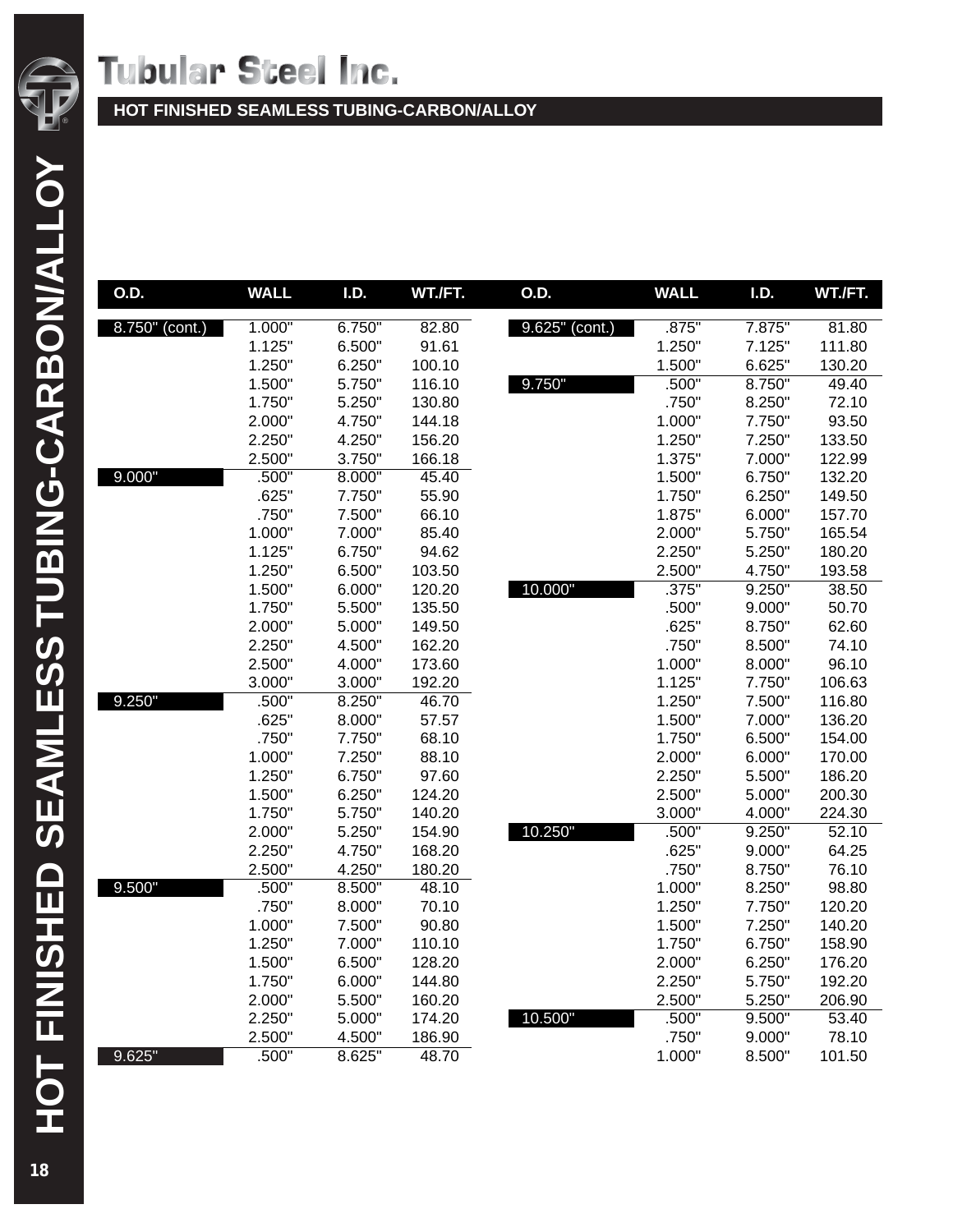| O.D.            | <b>WALL</b> | I.D.    | WT./FT. | <b>O.D.</b>        | <b>WALL</b> | <b>I.D.</b> | WT./FT. |
|-----------------|-------------|---------|---------|--------------------|-------------|-------------|---------|
| 10.500" (cont.) | 1.250"      | 8.000"  | 123.50  | 11.000"<br>(cont.) | 3.000"      | 5.000"      | 256.30  |
|                 | 1.500"      | 7.500"  | 144.20  | 11.250"            | .500"       | 10.250"     | 57.40   |
|                 | 1.750"      | 7.000"  | 163.50  |                    | .625"       | 10.000"     | 70.92   |
|                 | 2.000"      | 6.500"  | 181.60  |                    | .750"       | 9.750"      | 84.10   |
|                 | 2.500"      | 5.500"  | 213.60  |                    | 1.000"      | 9.250"      | 109.50  |
|                 | 2.750"      | 5.000"  | 227.60  |                    | 1.250"      | 8.750"      | 133.50  |
|                 | 3.000"      | 4.500"  | 240.30  |                    | 1.500"      | 8.250"      | 156.20  |
| 10.625"         | 1.750"      | 7.125"  | 165.87  |                    | 1.750"      | 7.750"      | 177.60  |
| 10.750"         | .279"       | 10.192" | 31.20   |                    | 2.000"      | 7.250"      | 197.60  |
|                 | .307"       | 10.136" | 34.20   |                    | 2.250"      | 6.750"      | 216.30  |
|                 | .365"       | 10.020" | 40.50   |                    | 2.500"      | 6.250"      | 233.60  |
|                 | .406"       | 9.938"  | 44.90   | 11.500"            | .375"       | 10.750"     | 44.56   |
|                 | .438"       | 9.874"  | 48.20   |                    | .500"       | 10.500"     | 58.70   |
|                 | .500"       | 9.750"  | 54.70   |                    | .625"       | 10.250"     | 72.59   |
|                 | .562"       | 9.626"  | 61.20   |                    | .750"       | 10.000"     | 86.10   |
|                 | .593"       | 9.564"  | 64.40   |                    | 1.000"      | 9.500"      | 112.10  |
|                 | .686"       | 9.376"  | 73.70   |                    | 1.250"      | 9.000"      | 136.80  |
|                 | .718"       | 9.312"  | 76.90   |                    | 1.500"      | 8.500"      | 160.20  |
|                 | .843"       | 9.064"  | 89.20   |                    | 1.750"      | 8.000"      | 182.20  |
|                 | 1.000"      | 8.750"  | 104.10  |                    | 2.000"      | 7.500"      | 202.90  |
|                 | 1.125"      | 8.500"  | 115.60  |                    | 2.250"      | 7.000"      | 222.30  |
|                 | 1.143"      | 8.464"  | 117.28  |                    | 2.375"      | 6.750"      | 231.46  |
|                 | 1.250"      | 8.250"  | 126.80  |                    | 2.500"      | 6.500"      | 240.30  |
|                 | 1.438"      | 7.874"  | 143.00  |                    | 2.750"      | 6.000"      | 257.00  |
|                 | 1.500"      | 7.750"  | 148.20  |                    | 3.000"      | 5.500       | 272.30  |
|                 | 1.750"      | 7.250"  | 168.20  | 11.750"            | .375"       | 11.000"     | 45.50   |
|                 | 2.000"      | 6.750"  | 186.90  |                    | .500"       | 10.750"     | 60.10   |
|                 | 2.250"      | 6.250"  | 204.26  |                    | .750"       | 10.250"     | 88.10   |
|                 | 2.500"      | 5.750"  | 220.30  |                    | 1.000"      | 9.750"      | 114.80  |
|                 | 3.000"      | 4.750"  | 248.31  |                    | 1.250"      | 9.250"      | 140.20  |
| 10.875"         | 1.250"      | 8.375"  | 128.49  |                    | 1.430"      | 8.890"      | 129.48  |
| 11.000"         | .500"       | 10.000" | 56.10   |                    | 1.500"      | 8.750"      | 164.20  |
|                 | .625"       | 9.750"  | 69.30   |                    | 1.625"      | 8.500"      | 175.72  |
|                 | .750"       | 9.500"  | 82.10   |                    | 1.714"      | 8.322"      | 183.71  |
|                 | 1.000"      | 9.000"  | 106.80  |                    | 1.750"      | 8.250"      | 186.90  |
|                 | 1.250"      | 8.500"  | 130.20  |                    | 2.000"      | 7.750"      | 208.30  |
|                 | 1.500"      | 8.000"  | 152.20  |                    | 2.250"      | 7.250"      | 228.30  |
|                 | 1.750"      | 7.500"  | 172.90  |                    | 2.500"      | 6.750"      | 247.00  |
|                 | 2.000"      | 7.000"  | 192.20  | 12.000"            | .375"       | 11.250"     | 46.60   |
|                 | 2.250"      | 6.500"  | 210.30  |                    | .500"       | 11.000"     | 61.40   |
|                 | 2.500"      | 6.000"  | 227.00  |                    | .625"       | 10.750"     | 75.92   |
|                 | 2.750"      | 5.500"  | 242.30  |                    |             |             |         |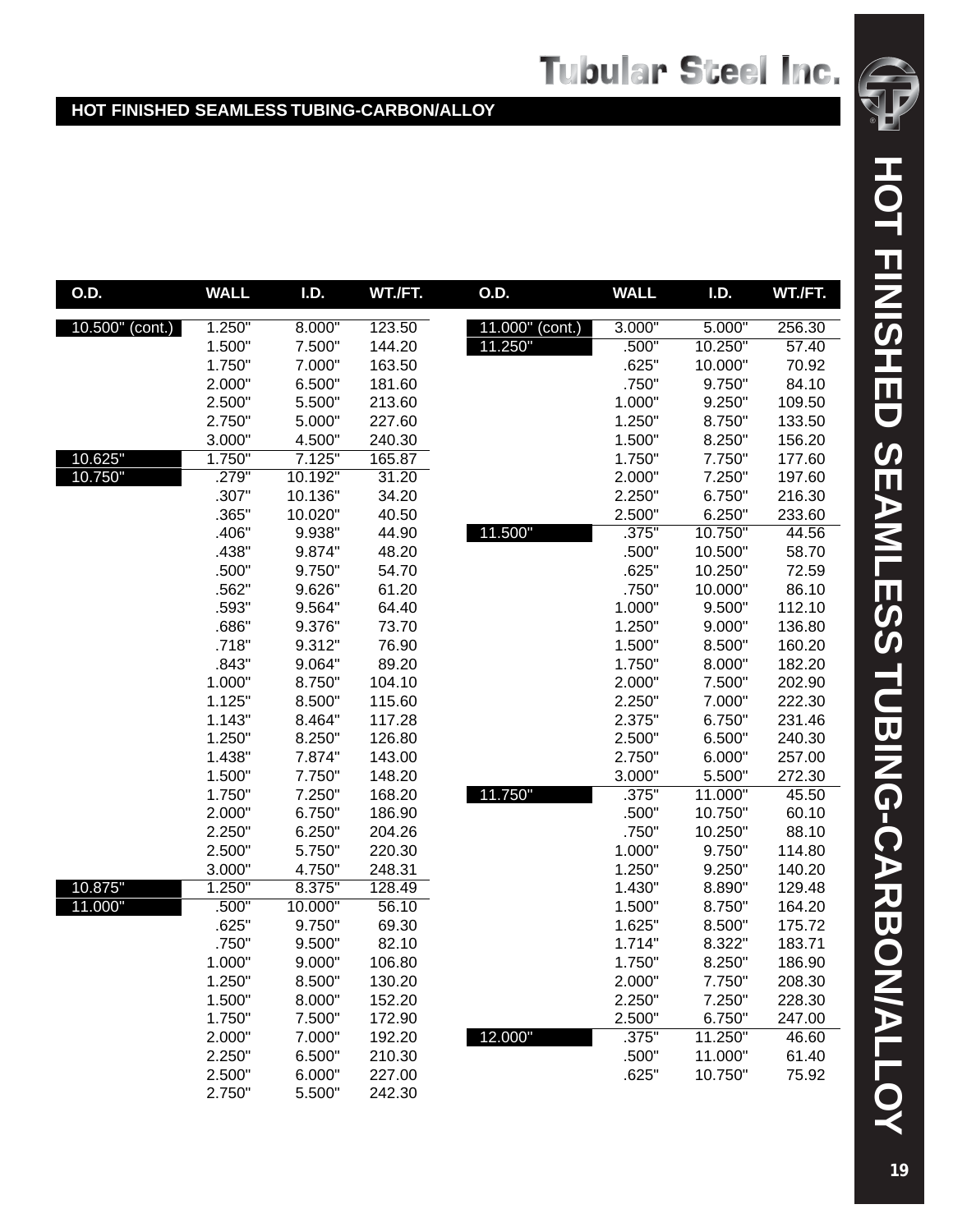

**HOT FINISHED SEAMLESS TUBING-CARBON/ALLOY**

| O.D.               | <b>WALL</b>     | I.D.              | WT./FT.         | O.D.           | <b>WALL</b>    | I.D.               | WT./FT.        |
|--------------------|-----------------|-------------------|-----------------|----------------|----------------|--------------------|----------------|
| $12.000''$ (cont.) | .750"           | 10.500"           | 90.10           | 12.750"(cont.) | 1.500"         | 9.750"             | 180.20         |
|                    | 1.000"          | 10.000"           | 117.50          |                | 1.625"         | 9.500"             | 193.10         |
|                    | 1.250"          | 9.500"            | 143.50          |                | 1.750"         | 9.250"             | 205.60         |
|                    | 1.500"          | 9.000"            | 168.20          |                | 2.000"         | 8.750"             | 229.60         |
|                    | 1.750"          | 8.500"            | 191.60          |                | 2.500"         | 7.750"             | 237.70         |
|                    | 2.000"          | 8.000"            | 213.60          |                | 3.000"         | 6.750"             | 312.39         |
|                    | 2.250"          | 7.500"            | 234.30          | 13.000"        | .500"          | 12.000"            | 66.75          |
|                    | 2.500"          | 7.000"            | 253.70          |                | .750"          | 11.500"            | 98.10          |
|                    | 3.000"          | 6.000"            | 288.40          |                | 1.000"         | 11.000"            | 128.20         |
| 12.250"            | .500"           | 11.250"           | 62.75           |                | 1.250"         | 10.500"            | 156.90         |
|                    | .750"           | 10.750"           | 92.10           |                | 1.500"         | 10.000"            | 184.20         |
|                    | 1.000"          | 10.250"           | 120.20          |                | 1.750"         | 9.500"             | 210.30         |
|                    | 1.250"          | 9.750"            | 146.80          |                | 2.000"         | 9.000"             | 235.00         |
|                    | 1.500"          | 9.250"            | 172.20          |                | 2.250"         | 8.500"             | 258.30         |
|                    | 1.750"          | 8.750"            | 196.20          |                | 2.500"         | 8.000"             | 280.40         |
|                    | 2.000"          | 8.250"            | 218.90          |                | 2.750"         | 7.500"             | 300.90         |
|                    | 2.500"          | 7.250"            | 259.70          |                | 3.000"         | 7.000"             | 320.40         |
|                    | 2.750"          | 6.750"            | 279.02          | 13.375"        | .500"          | 12.375"            | 68.80          |
| 12.500"            | .500"           | 11.500"           | 64.08           |                | .625"          | 12.125"            | 85.11          |
|                    | .750"           | 11.000"           | 94.10           |                | .750"          | 11.875"            | 101.10         |
|                    | 1.000"          | 10.500"           | 122.80          |                | 1.000"         | 11.375"            | 132.20         |
|                    | 1.250"          | 10.000"           | 150.20          |                | 1.250"         | 10.875"            | 161.90         |
|                    | 1.500"          | 9.500"            | 176.20          |                | 1.500"         | 10.375"            | 190.20         |
|                    | 1.750"          | 9.000"            | 200.90          |                | 1.750"         | 9.875"             | 217.27         |
|                    | 2.000"          | 8.500"            | 224.30          |                | 2.000"         | 9.375"             | 243.00         |
|                    | 2.250"          | 8.000"            | 246.30          | 14.000"        | 2.500"         | 8.375"             | 290.40         |
|                    | 2.750"          | 7.000"            | 286.40          |                | .250"          | 13.500"            | 36.70<br>41.20 |
| 12.750"            | 3.000"<br>.312" | 6.500"<br>12.125" | 304.40<br>41.60 |                | .281"<br>.312" | 13.438"<br>13.376" | 45.60          |
|                    | .330"           | 12.090"           | 43.80           |                | .344"          | 13.312"            | 50.20          |
|                    | .375"           | 12.000"           | 49.60           |                | .375"          | 13.250"            | 54.60          |
|                    | .406"           | 11.938"           | 53.50           |                | .438"          | 13.124"            | 63.40          |
|                    | .500"           | 11.750"           | 65.40           |                | .500"          | 13.000"            | 72.10          |
|                    | .562"           | 11.626"           | 73.20           |                | .562"          | 12.875"            | 80.70          |
|                    | .687"           | 11.376"           | 88.50           |                | .593"          | 12.814"            | 84.90          |
|                    | .750"           | 11.250"           | 96.10           |                | .687"          | 12.626"            | 97.70          |
|                    | .843"           | 11.064"           | 107.20          |                | .750"          | 12.500"            | 106.10         |
|                    | 1.000"          | 10.750"           | 125.50          |                | .844"          | 12.312"            | 118.60         |
|                    | 1.125"          | 10.500"           | 139.70          |                | .937"          | 12.125"            | 130.70         |
|                    | 1.312"          | 10.125"           | 160.30          |                | 1.093"         | 11.814"            | 150.70         |
|                    |                 |                   |                 |                |                |                    |                |

HOT FINISHED SEAMLESS TUBING-CARBON/ALLOY **HOT FINISHED SEAMLESS TUBING-CARBON/ALLOY**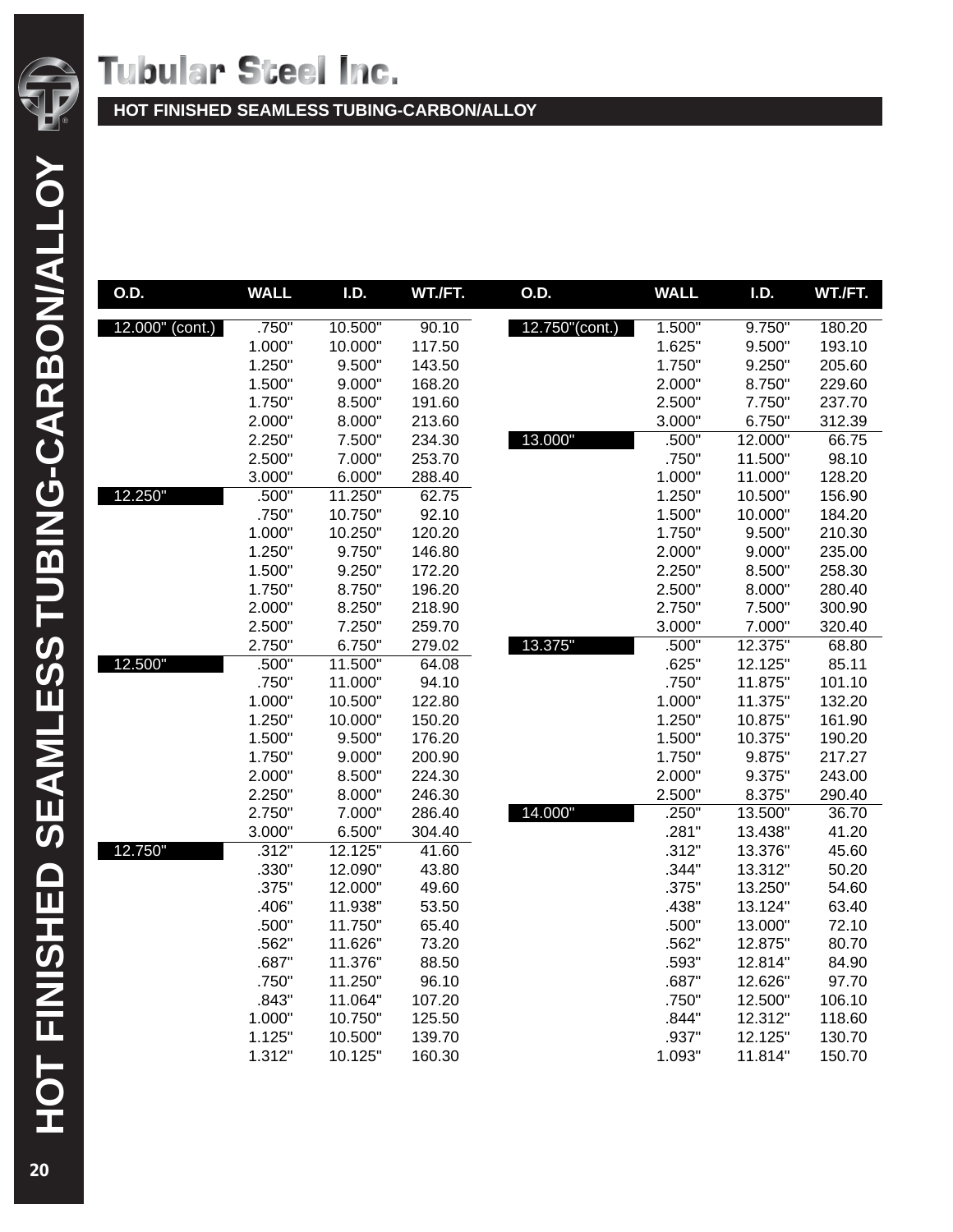| O.D.           | <b>WALL</b> | I.D.    | WT./FT. | O.D.    | <b>WALL</b> | I.D.    | WT./FT. |
|----------------|-------------|---------|---------|---------|-------------|---------|---------|
| 14.000 (cont.) | 1.250"      | 11.500" | 170.20  | 16.000" | .250"       | 14.400" | 42.10   |
|                | 1.406"      | 11.188" | 189.10  |         | .312"       | 15.376" | 52.30   |
|                | 1.500"      | 11.000" | 200.30  |         | .375"       | 15.250" | 62.60   |
|                | 1.656"      | 10.688" | 218.30  |         | .438"       | 15.124" | 72.80   |
|                | 1.715"      | 10.570" | 225.01  |         | .500"       | 15.000" | 82.80   |
|                | 1.750"      | 10.500" | 229.00  |         | .562"       | 14.875" | 92.70   |
|                | 2.000"      | 10.000" | 256.30  |         | .656"       | 14.688" | 107.50  |
|                | 2.250"      | 9.500"  | 282.40  |         | .843"       | 14.312" | 136.50  |
|                | 2.500"      | 9.000"  | 307.10  |         | 1.031"      | 13.938" | 164.80  |
|                | 3.000"      | 8.000"  | 352.40  |         | 1.218"      | 13.564" | 192.30  |
| 14.375"        | .500"       | 13.375" | 74.09   |         | 1.438"      | 13.124" | 223.60  |
|                | .750"       | 12.875" | 109.10  |         | 1.593"      | 12.814" | 245.10  |
|                | 1.000"      | 12.375" | 142.80  |         | 1.750"      | 12.500" | 266.30  |
|                | 1.250"      | 11.875" | 175.20  |         | 2.000"      | 12.000" | 299.00  |
|                | 1.500"      | 11.375" | 206.30  |         | 2.250"      | 11.500" | 330.40  |
|                | 1.625"      | 11.125" | 221.30  |         | 2.500"      | 11.000" | 360.50  |
|                | 1.750"      | 10.875" | 235.90  |         | 2.750"      | 10.500" | 389.20  |
|                | 2.000"      | 10.375" | 264.30  |         | 3.000"      | 10.000" | 416.50  |
|                | 2.250"      | 9.875"  | 291.40  |         | 4.000"      | 8.000"  | 512.64  |
|                | 2.500"      | 9.375"  | 317.10  | 16.500" | 1.000"      | 14.500" | 165.54  |
|                | 2.750"      | 8.875"  | 341.40  |         | 1.500"      | 13.500" | 240.30  |
|                | 3.000"      | 8.375"  | 364.46  |         | 2.000"      | 12.500" | 309.72  |
| 15.000"        | .500"       | 14.000" | 77.40   |         | 2.500"      | 11.500" | 373.80  |
|                | .750"       | 13.500" | 114.10  |         | 3.000"      | 10.500" | 432.54  |
|                | 1.000"      | 13.000" | 149.50  | 17.000  | .500"       | 16.000" | 88.10   |
|                | 1.250"      | 12.500" | 183.60  |         | .625"       | 15.750" | 109.30  |
|                | 1.500"      | 12.000" | 216.30  |         | .750"       | 15.500" | 130.20  |
|                | 1.750"      | 11.500" | 247.60  |         | 1.000"      | 15.000" | 170.90  |
|                | 2.000"      | 11.000" | 277.70  |         | 1.075"      | 14.850" | 182.80  |
|                | 2.250"      | 10.500" | 306.40  |         | 1.250"      | 14.500" | 210.30  |
|                | 2.500"      | 10.000" | 333.80  |         | 1.500"      | 14.000" | 248.30  |
|                | 2.750"      | 9.500"  | 359.80  |         | 2.000"      | 13.000" | 320.40  |
|                | 3.000"      | 9.000"  | 384.50  |         | 2.250"      | 12.500" | 354.40  |
|                | 4.000"      | 7.000"  | 469.92  |         | 2.500"      | 12.000" | 387.20  |
| 15.500"        | 1.000"      | 13.500" | 154.86  |         | 3.000"      | 11.000" | 448.60  |
|                | 1.250"      | 13.000" | 190.24  |         | 4.000"      | 9.000"  | 555.40  |
|                | 1.500"      | 12.500" | 224.28  | 18.000" | .250"       | 17.500" | 47.40   |
|                | 1.750"      | 12.000" | 256.99  |         | .281"       | 17.438" | 53.20   |
|                | 2.000"      | 11.500" | 288.36  |         | .312"       | 17.376" | 58.90   |
|                | 2.500"      | 10.500" | 347.10  |         | .375"       | 17.250" | 70.60   |
|                | 3.000"      | 9.500"  | 400.50  |         | .406"       | 17.188" | 76.30   |

HOT FINISHED SEAMLESS TUBING-CARBON/ALLOY **HOT FINISHED SEAMLESS TUBING-CARBON/ALLOY**

®

 $\sqrt{2}$ ď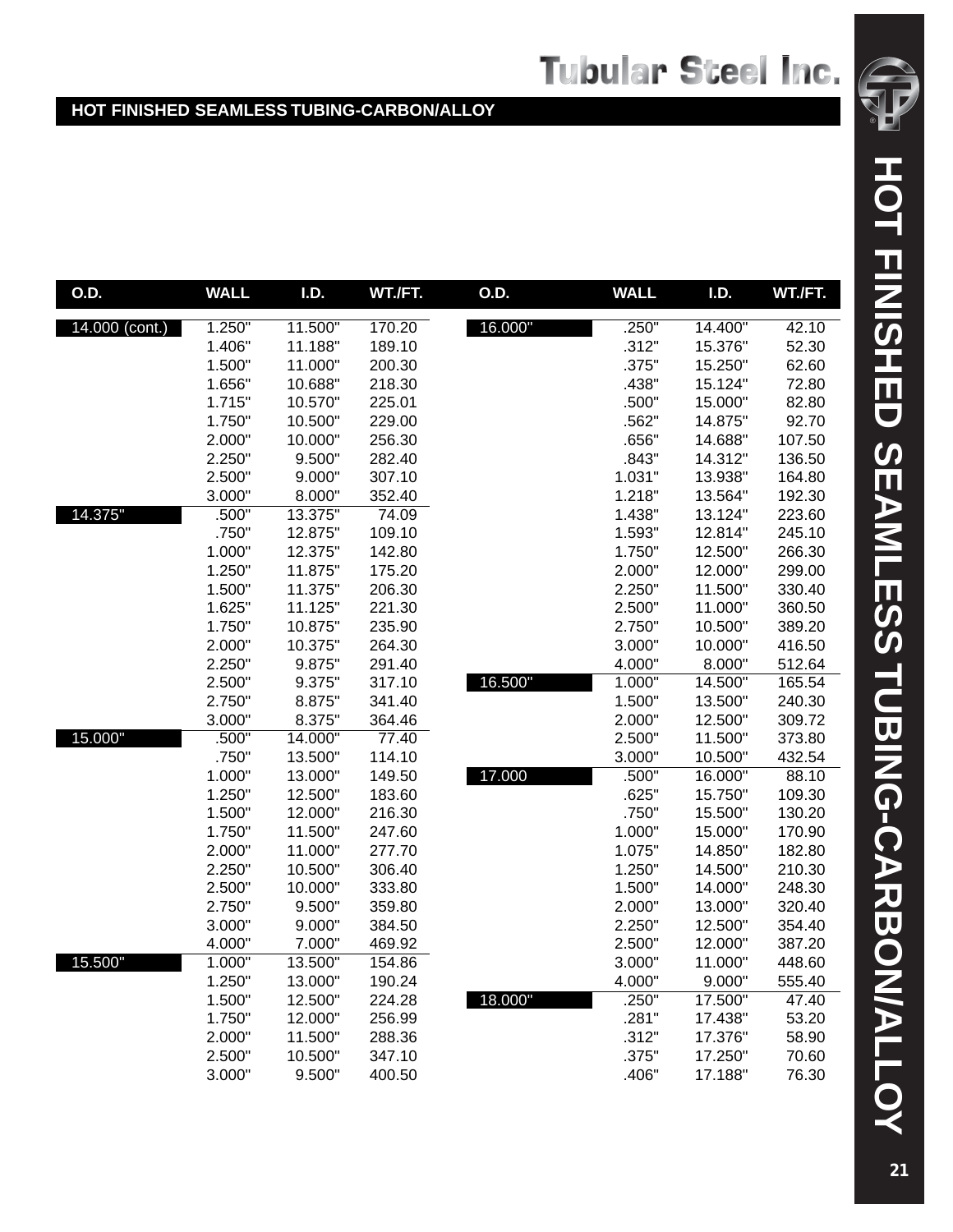

**HOT FINISHED SEAMLESS TUBING-CARBON/ALLOY**

| O.D.            | <b>WALL</b> | <b>I.D.</b> | WT./FT. | O.D.            | <b>WALL</b> | <b>I.D.</b> | WT./FT. |
|-----------------|-------------|-------------|---------|-----------------|-------------|-------------|---------|
| 18.000" (cont.) | .438"       | 17.124"     | 82.20   | 20.000" (cont.) | .594"       | 18.814"     | 123.10  |
|                 | .500"       | 17.000"     | 93.50   |                 | .625"       | 18.750"     | 129.30  |
|                 | .562"       | 16.876"     | 104.70  |                 | .688"       | 18.624"     | 141.90  |
|                 | .625"       | 16.750"     | 115.90  |                 | .750"       | 18.500"     | 154.20  |
|                 | .750"       | 16.500"     | 138.20  |                 | .812"       | 18.375"     | 166.40  |
|                 | .937"       | 16.126"     | 170.80  |                 | 1.000"      | 18.000"     | 202.90  |
|                 | 1.000"      | 16.000"     | 181.60  |                 | 1.031"      | 17.938"     | 208.90  |
|                 | 1.156"      | 15.688"     | 208.00  |                 | 1.281"      | 17.440"     | 256.10  |
|                 | 1.375"      | 15.250"     | 244.10  |                 | 1.500"      | 17.000"     | 296.40  |
|                 | 1.562"      | 14.875"     | 274.20  |                 | 1.750"      | 16.500"     | 341.10  |
|                 | 1.781"      | 14.438"     | 308.50  |                 | 1.968"      | 16.064"     | 379.00  |
|                 | 2.000"      | 14.000"     | 341.80  |                 | 2.250"      | 15.500"     | 426.50  |
|                 | 2.250"      | 13.500"     | 378.50  |                 | 2.500"      | 15.000"     | 467.30  |
|                 | 2.500"      | 13.000"     | 413.90  |                 | 2.750"      | 14.500"     | 506.60  |
|                 | 2.750"      | 12.500"     | 447.90  |                 | 3.000"      | 14.000"     | 544.70  |
|                 | 3.000"      | 12.000"     | 480.60  |                 | 4.000"      | 12.000"     | 683.50  |
|                 | 4.000"      | 10.000"     | 598.10  | 21.000"         | .500"       | 20.000"     | 109.50  |
| 18.500"         | 1.250"      | 16.000"     | 230.29  |                 | .750"       | 19.500"     | 162.20  |
|                 | 1.500"      | 15.500"     | 272.39  |                 | .834"       | 19.332"     | 179.62  |
|                 | 1.750"      | 15.000"     | 313.06  |                 | 1.000"      | 19.000"     | 213.60  |
|                 | 2.000"      | 14.500"     | 352.44  |                 | 1.250"      | 18.500"     | 263.70  |
| 19.000"         | .500"       | 18.000"     | 98.80   |                 | 1.500"      | 18.000"     | 312.40  |
|                 | .750"       | 17.500"     | 146.20  |                 | 1.750"      | 17.500"     | 359.80  |
|                 | 1.000"      | 17.000"     | 192.20  |                 | 2.000"      | 17.000"     | 405.80  |
|                 | 1.250"      | 16.500"     | 237.00  |                 | 2.500"      | 16.000"     | 494.00  |
|                 | 1.500"      | 16.000"     | 280.40  |                 | 3.000"      | 15.000"     | 576.70  |
|                 | 1.750"      | 15.500"     | 322.40  |                 | 4.000"      | 13.000"     | 726.20  |
|                 | 2.000"      | 15.000"     | 363.10  | 22.000          | .250"       | 21.500"     | 58.10   |
|                 | 2.250"      | 14.500"     | 402.50  |                 | .312"       | 21.376"     | 72.30   |
|                 | 2.500"      | 14.000"     | 440.60  |                 | .375"       | 21.250"     | 86.60   |
|                 | 3.000"      | 13.000"     | 512.60  |                 | .500"       | 21.000"     | 114.80  |
|                 | 4.000"      | 11.000"     | 640.80  |                 | .625"       | 20.750"     | 142.70  |
| 20.000          | .250"       | 19.500"     | 52.70   |                 | .688"       | 20.624"     | 156.60  |
|                 | .281"       | 19.438"     | 59.20   |                 | .750"       | 20.500"     | 170.20  |
|                 | .312"       | 19.376"     | 65.60   |                 | .875"       | 20.250"     | 197.40  |
|                 | .344"       | 19.312"     | 72.20   |                 | 1.000"      | 20.000"     | 224.30  |
|                 | .375"       | 19.250"     | 78.60   |                 | 1.250"      | 19.500"     | 277.00  |
|                 | .438"       | 19.124"     | 91.50   |                 | 1.500"      | 19.000"     | 328.40  |
|                 | .500"       | 19.000"     | 104.10  |                 | 2.000"      | 18.000"     | 427.20  |
|                 | .562"       | 18.876"     | 116.70  |                 | 2.500"      | 17.000"     | 520.70  |

HOT FINSHED SEAMLESS TUBING-CARBON/ALLOY **HOT FINISHED SEAMLESS TUBING-CARBON/ALLOY**